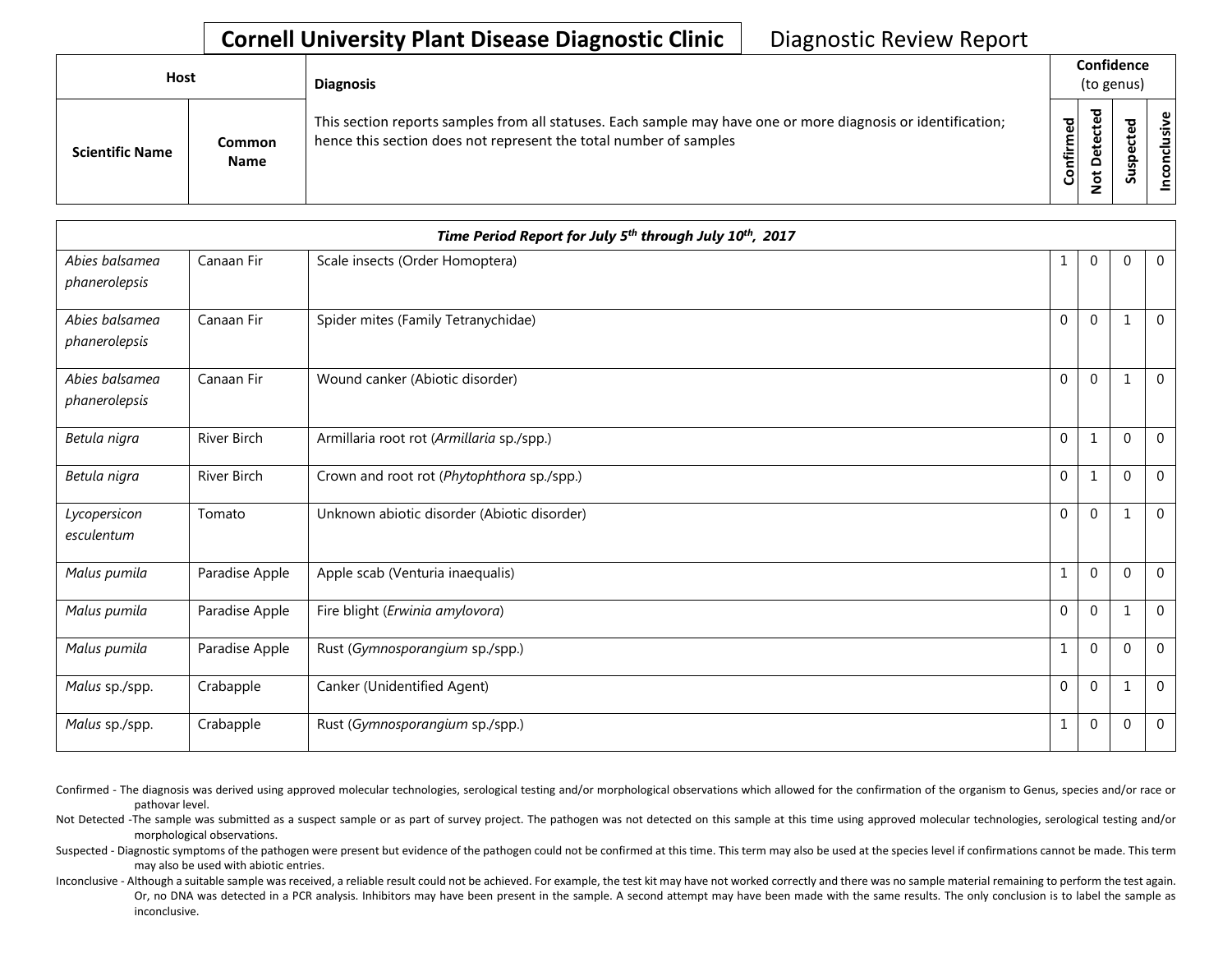## **Cornell University Plant Disease Diagnostic Clinic** | Diagnostic Review Report

| Host                   |                       | <b>Diagnosis</b>                                                                                                                                                                   |                   |   | <b>Confidence</b><br>(to genus) |                      |
|------------------------|-----------------------|------------------------------------------------------------------------------------------------------------------------------------------------------------------------------------|-------------------|---|---------------------------------|----------------------|
| <b>Scientific Name</b> | Common<br><b>Name</b> | This section reports samples from all statuses. Each sample may have one or more diagnosis or identification;<br>hence this section does not represent the total number of samples | ᇃ<br>ω<br>Confirm | ъ | Ū                               | usive<br>$rac{1}{2}$ |

| Pinus sp./spp.    | Pine                | Insect damage (Unidentified Insect)                   | 1            | $\mathbf 0$    | $\Omega$    | $\mathbf 0$    |
|-------------------|---------------------|-------------------------------------------------------|--------------|----------------|-------------|----------------|
| Pinus sp./spp.    | Pine                | Tip blight (Diplodia sp./spp.)                        | 1            | $\mathbf{0}$   | $\Omega$    | $\overline{0}$ |
| Pyrus calleryana  | Callery Pear        | Additional sample requested (Identification Analysis) | 1            | $\overline{0}$ | $\Omega$    | $\overline{0}$ |
| Pyrus calleryana  | Callery Pear        | Root damage (Abiotic disorder)                        | $\mathbf{0}$ | $\Omega$       | 1           | $\mathbf 0$    |
| Pyrus calleryana  | Callery Pear        | Rust (Gymnosporangium sp./spp.)                       | $\mathbf{1}$ | $\Omega$       | $\Omega$    | $\mathbf 0$    |
| Quercus rubra     | Northern Red<br>oak | Herbicide injury; Exposure (Abiotic disorder)         | $\mathbf 0$  | $\mathbf 0$    | 1           | $\overline{0}$ |
| Triticum aestivum | Winter Wheat        | Fusarium root rot (Fusarium sp./spp.)                 | $\mathbf 0$  | $\mathbf 0$    | 1           | $\overline{0}$ |
| Triticum aestivum | Winter Wheat        | Rhizopus rot (Rhizopus sp./spp.)                      | 1            | $\Omega$       | $\Omega$    | $\Omega$       |
| Triticum aestivum | Winter Wheat        | Unidentified bacteria (Unidentified Bacteria)         | $\mathbf{1}$ | $\mathbf 0$    | $\Omega$    | $\mathbf 0$    |
| Triticum aestivum | Winter Wheat        | Unspecified pathology (Alternaria sp./spp.)           | 1            | $\mathbf{0}$   | $\Omega$    | $\mathbf 0$    |
| Triticum aestivum | Winter Wheat        | Yeast contamination (Yeast Contamination)             | $\mathbf{1}$ | $\mathbf{0}$   | $\Omega$    | $\overline{0}$ |
| Ulmus americana   | American Elm        | Dutch elm disease (Ophiostoma sp./spp.)               | 4            | $\mathbf 0$    | $\Omega$    | $\overline{0}$ |
| Weigela sp./spp.  | Weigela             | Insufficient sample (Identification Analysis)         | $\mathbf{1}$ | $\mathbf 0$    | $\Omega$    | $\mathbf 0$    |
| Zelkova sp./spp.  | Zelkova             | Crown and root rot (Phytophthora sp./spp.)            | $\mathbf 0$  | 1              | $\mathbf 0$ | $\mathbf 0$    |

Confirmed - The diagnosis was derived using approved molecular technologies, serological testing and/or morphological observations which allowed for the confirmation of the organism to Genus, species and/or race or pathovar level.

Not Detected -The sample was submitted as a suspect sample or as part of survey project. The pathogen was not detected on this sample at this time using approved molecular technologies, serological testing and/or morphological observations.

Suspected - Diagnostic symptoms of the pathogen were present but evidence of the pathogen could not be confirmed at this time. This term may also be used at the species level if confirmations cannot be made. This term may also be used with abiotic entries.

Inconclusive - Although a suitable sample was received, a reliable result could not be achieved. For example, the test kit may have not worked correctly and there was no sample material remaining to perform the test again. Or, no DNA was detected in a PCR analysis. Inhibitors may have been present in the sample. A second attempt may have been made with the same results. The only conclusion is to label the sample as inconclusive.